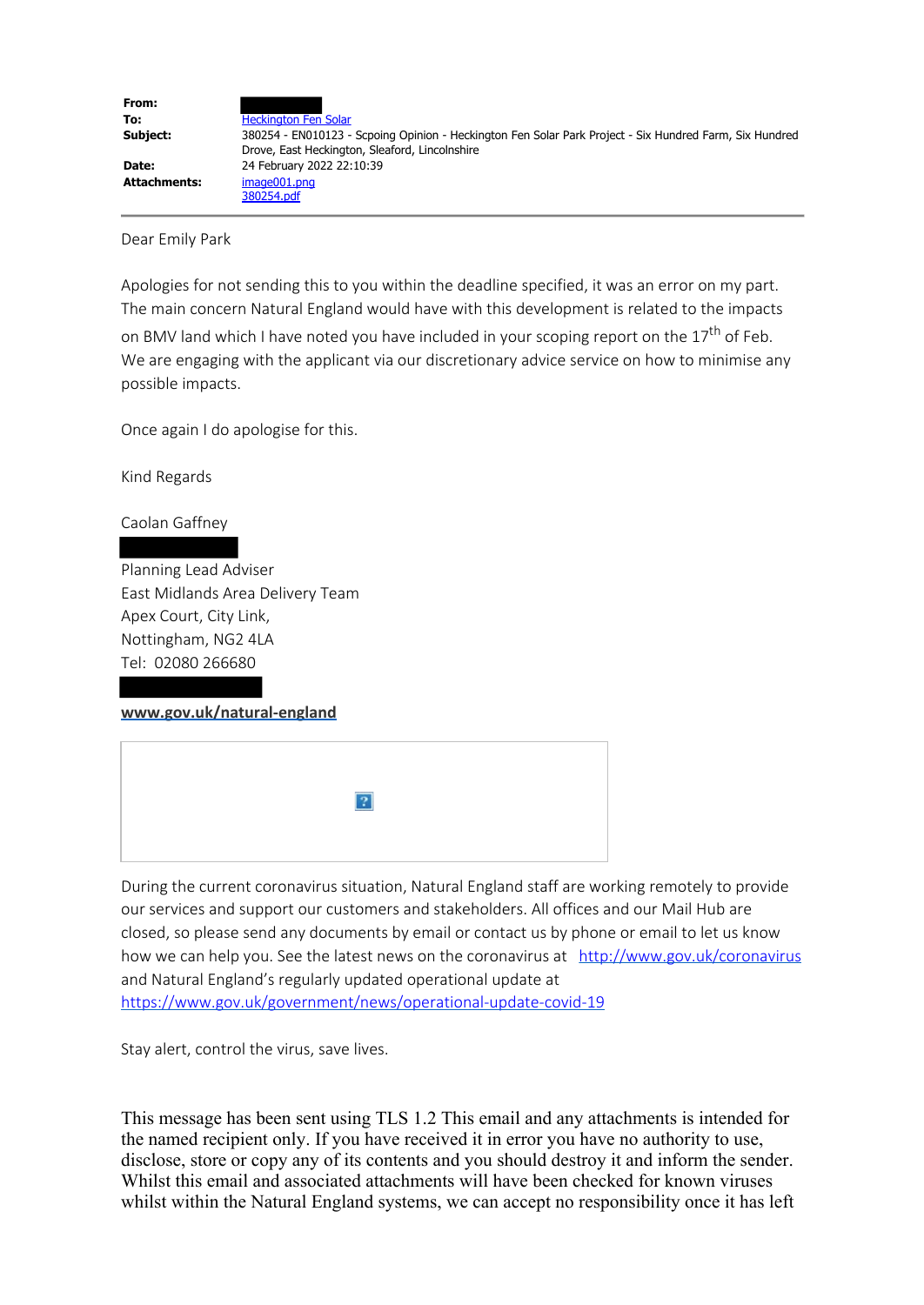our systems. Communications on Natural England systems may be monitored and/or recorded to secure the effective operation of the system and for other lawful purposes.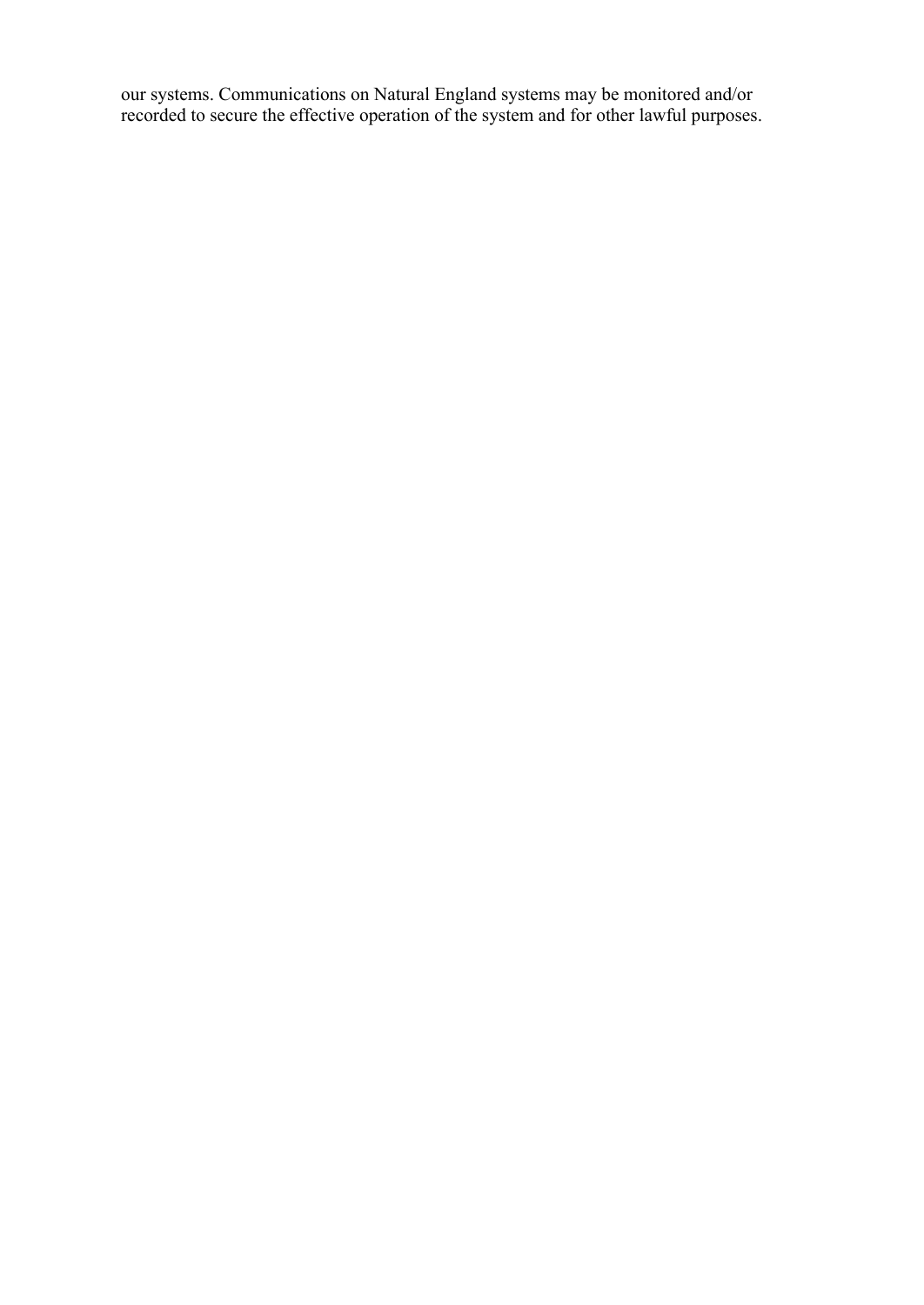Date: 24 February 2022 Our ref: 380254 Your ref: EN010123

Emily Park The Planning Inspectorate Environmental Services Central Operations Temple Quay House 2 The Square Bristol BS1 6PN

**Consultations** Hornbeam House Crewe Business Park Electra Way Crewe **Cheshire** CW1 6GJ

T 0300 060 900

### **BY EMAIL ONLY**

Dear Emily Park

### **Environmental Impact Assessment Scoping Consultation (Planning Act 2008 (as amended) and The Infrastructure Planning (Environmental Impact Assessment) Regulations 2017 (the EIA Regulations) – Regulations 10 and 11):** Heckington Fen Solar Park

Thank you for seeking our advice on the scope of the Environmental Statement (ES) in the consultation dated 10 January 2022

Natural England is a non-departmental public body. Our statutory purpose is to ensure that the natural environment is conserved, enhanced, and managed for the benefit of present and future generations, thereby contributing to sustainable development.

A robust assessment of environmental impacts and opportunities based on relevant and up to date environmental information should be undertaken prior to a decision on whether to grant a DCO. Annex A to this letter provides Natural England's advice on the scope of the Environmental Impact Assessment (EIA) for the proposed development. For this specific proposed development the Environmental Statement should particularly consider the following:

The proposed development is not within any Impact Risk Zones for European Designated sites; thus we would not anticipate any adverse impacts to European designated sites, or the need for HRA.

Natural England are engaging with the applicant via our discretionary advice service with regard to avoiding adverse impacts to best and most versatile agricultural land, as well as potential environmental enhancements.

#### **In-combination/cumulative impacts**

The Environmental Statement should include in-combination/cumulative assessment. We are aware of a number of other large Solar Infrastructure Projects in the Lincolnshire/North Nottinghamshire area, including Mallard Pass Solar Project and Cottam Solar Project. Due to the size of each of these individual projects, we would like to see these projects also included within the cumulative assessment, where appropriate.

#### **Best and most versatile agricultural land**

It is recognised that due to the nature of the solar panels a good proportion of the agricultural land affected by the development will not be *permanently* lost. However, the large development area and development lifetime give rise to additional concern with regard to agricultural productivity. In order

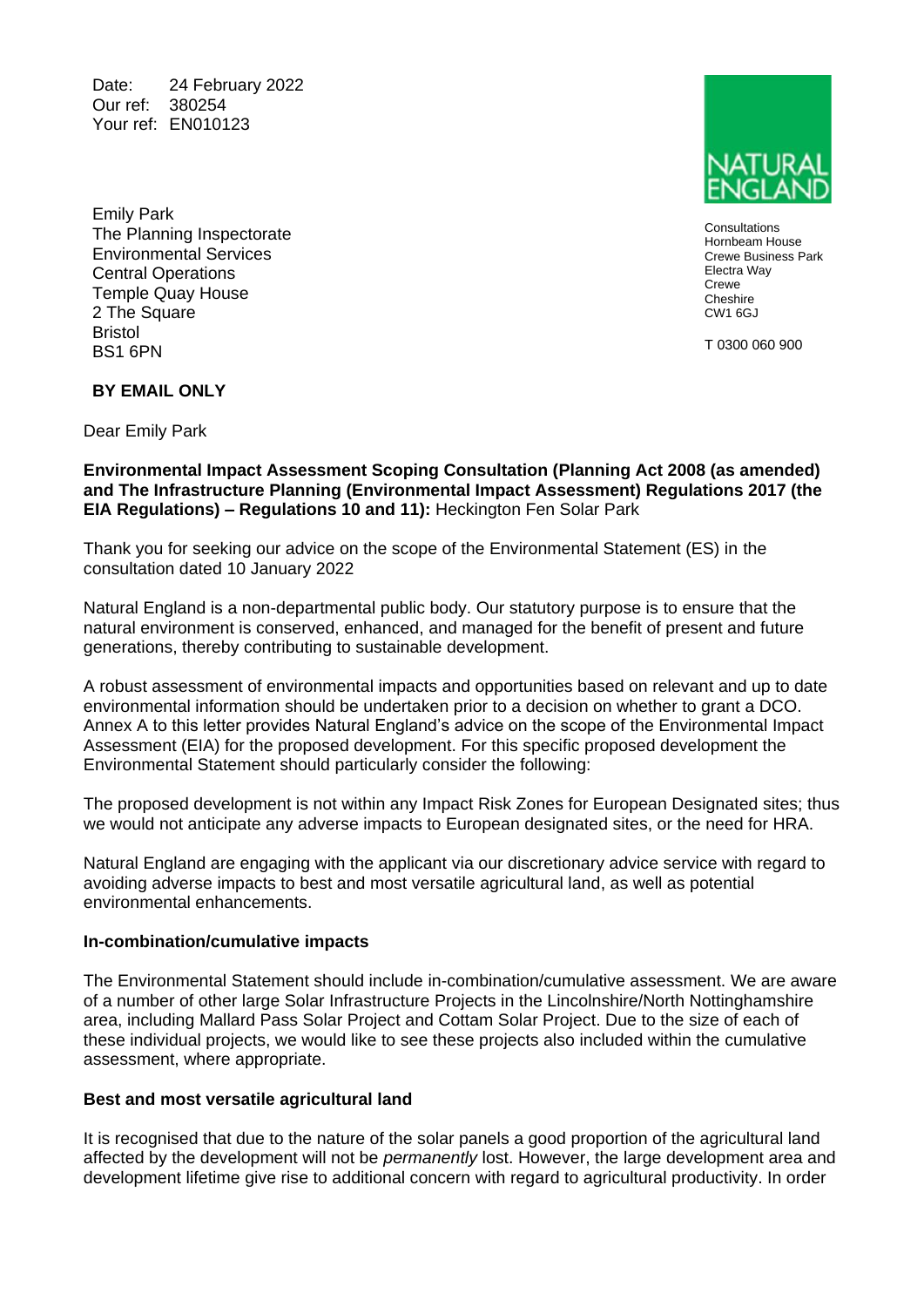to both retain the long term potential of this land and to safeguard all soil resources as part of the overall sustainability of the whole development, it is important that the soil is able to retain as many of its many important functions and services (ecosystem services) as possible.

The following issues should be considered and included as part of the Environmental Statement (ES):

- The degree to which soils would be disturbed or damaged as part of the development
- The extent to which agricultural land would be disturbed or lost as part of this development, including whether any best and most versatile (BMV) agricultural land would be impacted.
- The ES should set out details of how any adverse impacts on BMV agricultural land can be minimised through site design/masterplan.
- The ES should also set out details of how any adverse impacts on soils can be avoided or minimised and demonstrate how soils will be sustainably used and managed, including consideration in site design and master planning, and areas for green infrastructure or biodiversity net gain. The aim will be to minimise soil handling and maximise the sustainable use and management of the available soil to achieve successful after-uses and minimise offsite impacts.

Where a detailed ALC and soil survey of the land is required, this should normally be at a detailed level, e.g. one auger boring per hectare, (or more detailed for a small site) supported by pits dug in each main soil type to confirm the physical characteristics of the full depth of the soil resource, i.e. 1.2 metres.

Further information is available in the [Defra Construction Code of Practice for the Sustainable Use](http://www.defra.gov.uk/publications/2011/03/27/construction-cop-soil-pb13298)  [of Soil on Development Sites](http://www.defra.gov.uk/publications/2011/03/27/construction-cop-soil-pb13298) and The British Society of Soil Science Guidance Note Benefitting [from Soil Management in Development and Construction.](https://soils.org.uk/wp-content/uploads/2021/03/WWS3-Benefitting-from-Soil-Management-in-Development-and-Construction.pdf) Further guidance is also set out in the Natural England [Guide to assessing development proposals on](https://www.gov.uk/government/publications/agricultural-land-assess-proposals-for-development/guide-to-assessing-development-proposals-on-agricultural-land#surveys-to-support-your-decision) agricultural land.

## **Biodiversity Net Gain**

The Environmental Statement should include a Biodiversity Net Gain Assessment and Habitat Management Plan. The Habitat Management Plan should explain how the site will continue to be managed and secured for the lifetime of the development. The habitat management plan should also provide details on retention and enhancement of existing habitat features such as hedgerows, woodland and ponds. We would also particularly need details on proposed habitat connectivity to surrounding habitats which would contribute to the wider Nature Recovery Network.

## **After use**

The Environmental Statement should include details of the decommissioning and after use of the site, which should include details on how this will avoid impacts to soils and ensure the agricultural land can be restored to its former condition.

## **Impact on local landscapes**

The Environmental Statement should include an assessment of local landscape character through the consideration of the relevant National Character Areas (NCAs) and any local landscape character assessments. This should also include any likely in-combination/cumulative effects from other known Solar Projects in the area.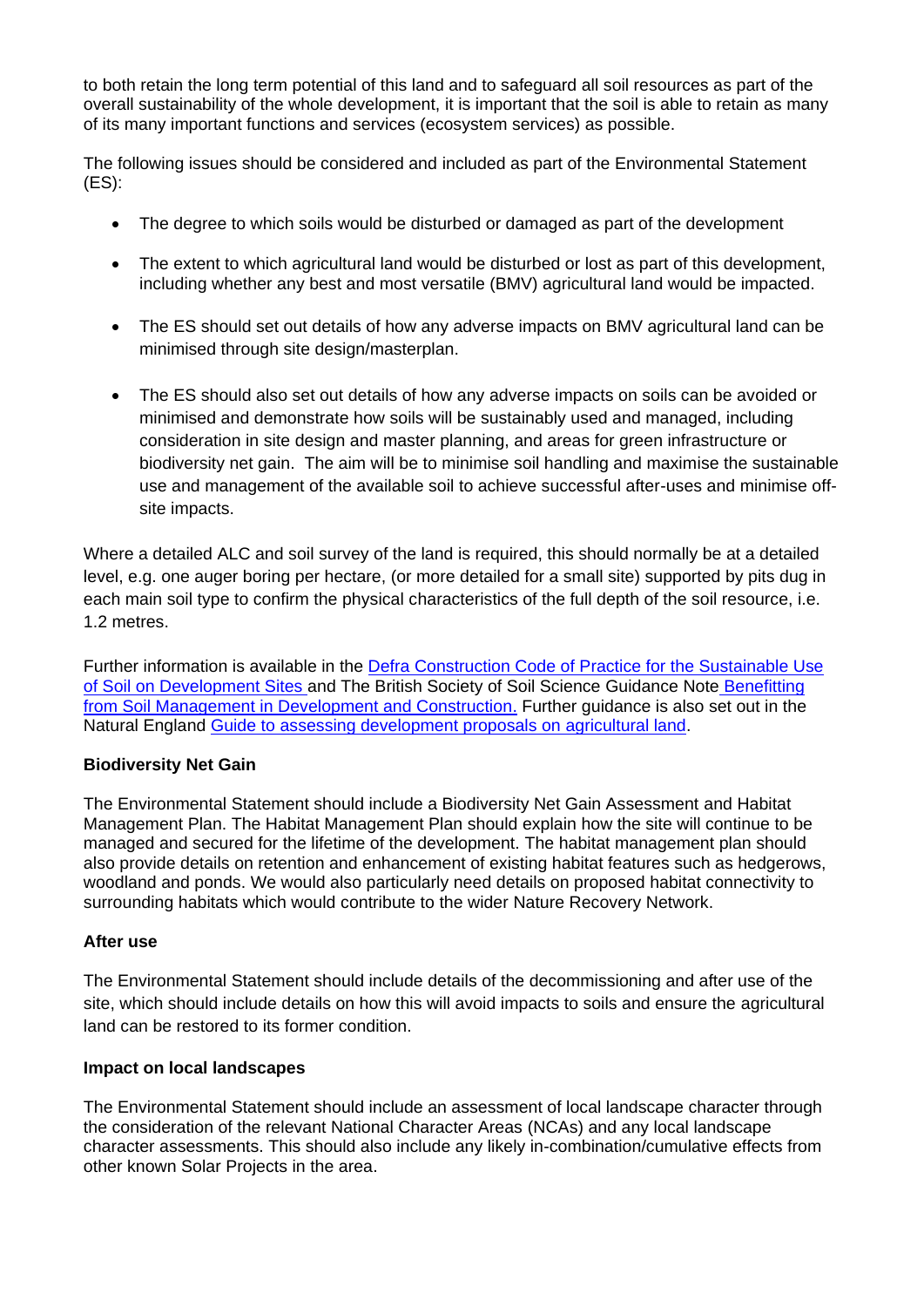Further guidance is set out in Planning Practice Guidance on **environmental assessment**, natural [environment](https://www.gov.uk/guidance/natural-environment) and [climate change.](https://www.gov.uk/guidance/climate-change)

Should the proposal be amended in a way which significantly affects its impact on the natural environment then, in accordance with Section 4 of the Natural Environment and Rural Communities Act 2006, Natural England should be consulted again.

We would be happy to comment further should the need arise but if in the meantime you have any queries, please do not hesitate to contact us. For any queries relating to the specific advice in this letter please contact Caolan Gaffney at **@naturalengland.org.uk.** Please send any new consultations or further information on this consultation to [consultations@naturalengland.org.uk.](mailto:consultations@naturalengland.org.uk)

Yours sincerely

Caolan Gaffney Lead Adviser – East Midlands Area Delivery Team Natural England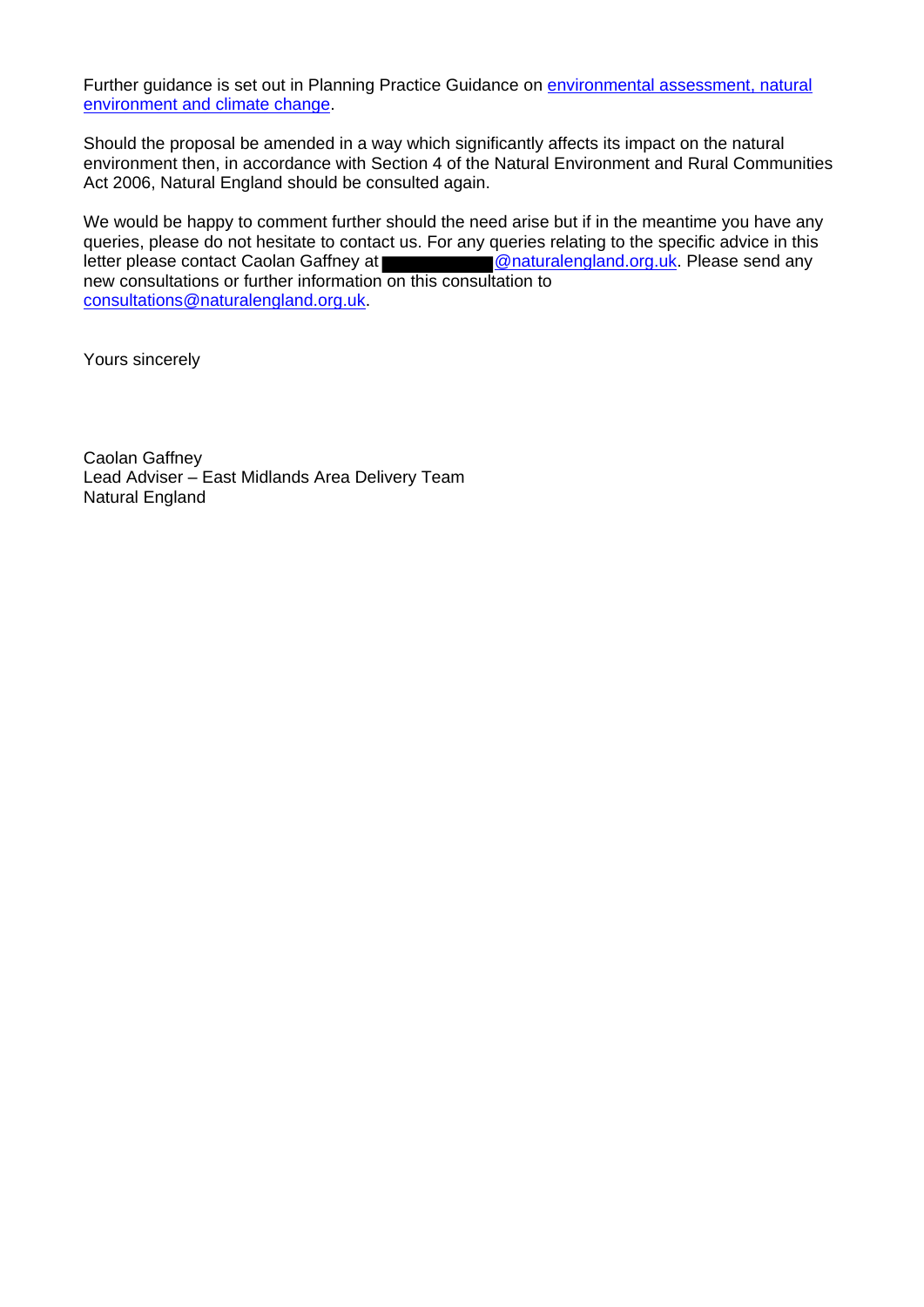# **Annex A – Natural England's General Advice on EIA Scoping**

## **General Principles**

[Schedule 4](https://www.legislation.gov.uk/uksi/2017/571/schedule/4) of the Town and Country Planning (Environmental Impact Assessment) Regulations 2017, sets out the information that should be included in an Environmental Statement (ES) to assess impacts on the natural environment. This includes:

- A description of the development including physical characteristics and the full land use requirements of the site during construction and operational phases
- Expected residues and emissions (water, air and soil pollution, noise, vibration, light, heat, radiation etc.) resulting from the operation of the proposed development
- An assessment of alternatives and clear reasoning as to why the preferred option has been chosen
- A description of the aspects of the environment likely to be significantly affected by the development including biodiversity (for example fauna and flora), land, including land take, soil, water, air, climate (for example greenhouse gas emissions, impacts relevant to adaptation, cultural heritage and landscape and the interrelationship between the above factors
- A description of the likely significant effects of the development on the environment this should cover direct effects but also any indirect, secondary, cumulative, short, medium, and long term, permanent and temporary, positive, and negative effects. Effects should relate to the existence of the development, the use of natural resources (in particular land, soil, water and biodiversity) and the emissions from pollutants. This should also include a description of the forecasting methods to predict the likely effects on the environment
- A description of the measures envisaged to prevent, reduce and where possible offset any significant adverse effects on the environment
- A non-technical summary of the information
- An indication of any difficulties (technical deficiencies or lack of know-how) encountered by the applicant in compiling the required information

Further guidance is set out in Planning Practice Guidance on [environmental assessment](https://www.gov.uk/guidance/environmental-impact-assessment) and [natural environment.](https://www.gov.uk/guidance/natural-environment)

## **Cumulative and in-combination effects**

The ES should fully consider the implications of the whole development proposal. This should include an assessment of all supporting infrastructure.

An impact assessment should identify, describe, and evaluate the effects that are likely to result from the project in combination with other projects and activities that are being, have been or will be carried out. The following types of projects should be included in such an assessment (subject to available information):

- a. existing completed projects;
- b. approved but uncompleted projects;
- c. ongoing activities;
- d. plans or projects for which an application has been made and which are under consideration by the consenting authorities; and
- e. plans and projects which are reasonably foreseeable, i.e. projects for which an application has not yet been submitted, but which are likely to progress before completion of the development and for which sufficient information is available to assess the likelihood of cumulative and in-combination effects.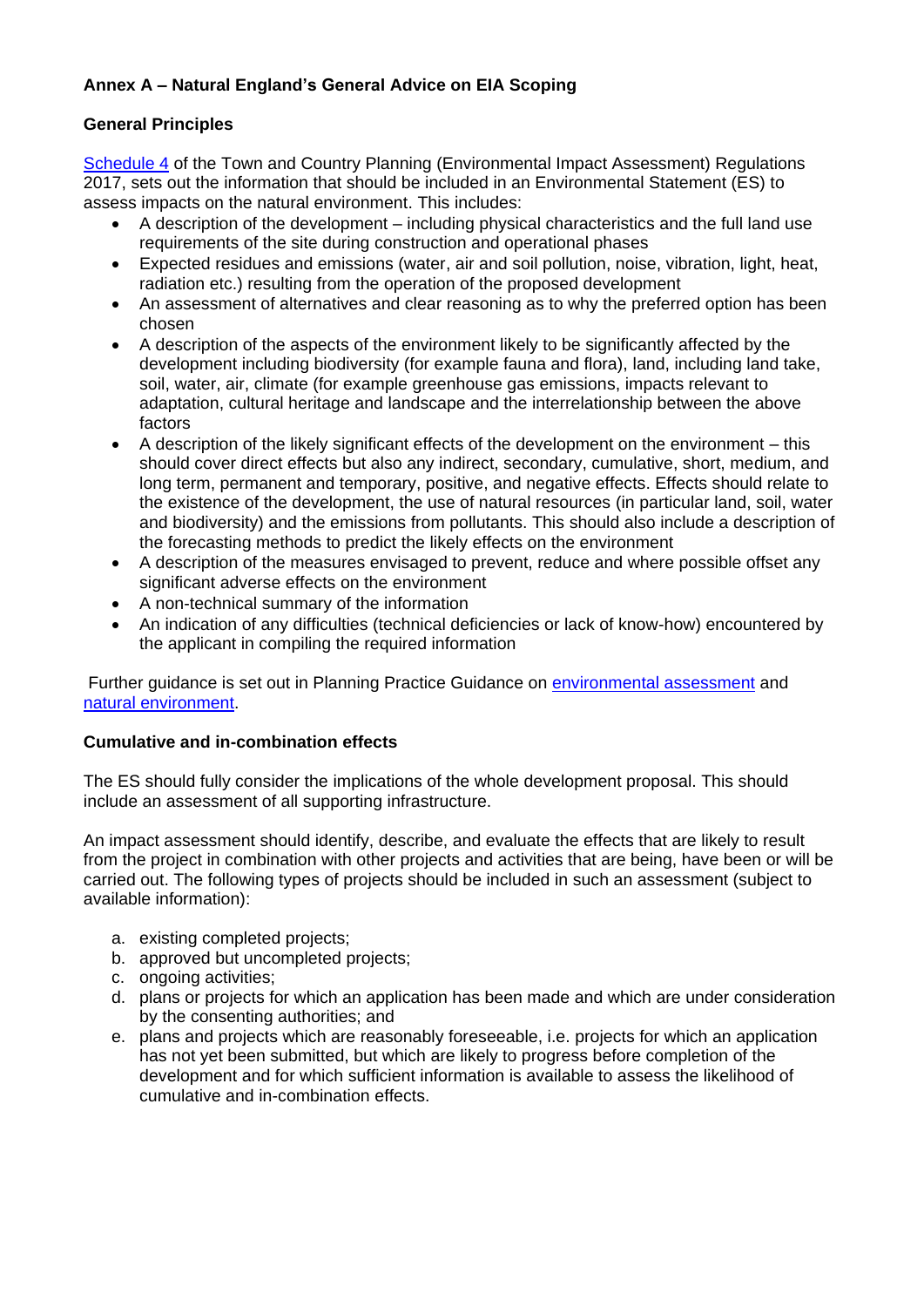## **Environmental data**

Natural England is required to make available information it holds where requested to do so. National datasets held by Natural England are available at [http://www.naturalengland.org.uk/publications/data/default.aspx.](http://www.naturalengland.org.uk/publications/data/default.aspx)

Detailed information on the natural environment is available at [www.magic.gov.uk.](http://www.magic.gov.uk/)

Natural England's SSSI Impact Risk Zones are a GIS dataset which can be used to help identify the potential for the development to impact on a SSSI. The dataset and user guidance can be accessed from the [Natural England Open Data Geoportal.](https://naturalengland-defra.opendata.arcgis.com/datasets/sssi-impact-risk-zones-england)

Natural England does not hold local information on local sites, local landscape character, priority habitats and species or protected species. Local environmental data should be obtained from the appropriate local bodies. This may include the local environmental records centre, the local wildlife trust, local geo-conservation group or other recording society.

## **Biodiversity and Geodiversity**

## **General principles**

The [National Planning Policy Framework](https://www.gov.uk/guidance/national-planning-policy-framework) (paragraphs174-175 and 179-182) sets out how to take account of biodiversity and geodiversity interests in planning decisions. Further guidance is set out in Planning Practice Guidance on the [natural environment.](https://www.gov.uk/guidance/natural-environment)

The potential impact of the proposal upon sites and features of nature conservation interest and opportunities for nature recovery and biodiversity net gain should be included in the assessment.

Ecological Impact Assessment (EcIA) is the process of identifying, quantifying, and evaluating the potential impacts of defined actions on ecosystems or their components. EcIA may be carried out as part of the EIA process or to support other forms of environmental assessment or appraisal. [Guidelines](https://cieem.net/wp-content/uploads/2018/08/ECIA-Guidelines-Sept-2019.pdf) have been developed by the Chartered Institute of Ecology and Environmental Management (CIEEM).

## **Designated nature conservation sites**

#### **Nationally designated sites**

Sites of Special Scientific Interest are protected under the Wildlife and Countryside Act 1981 and paragraph 180 of the NPPF. Further information on the SSSI and its special interest features can be found at [www.magic.gov .](http://www.magic.gov.uk/)

Natural England's SSSI Impact Risk Zones can be used to help identify the potential for the development to impact on a SSSI. The dataset and user guidance can be accessed from the [Natural England Open Data Geoportal.](https://naturalengland-defra.opendata.arcgis.com/datasets/sssi-impact-risk-zones-england)

The Environmental Statement should include a full assessment of the direct and indirect effects of the development on the features of special interest within the SSSIs and identify appropriate mitigation measures to avoid, minimise or reduce any adverse significant effects. The consideration of likely significant effects should include any functionally linked land outside the designated site. These areas may provide important habitat for mobile species populations that are interest features of the SSSI, for example birds and bats. This can also include areas which have a critical function to a habitat feature within a site, for example by being linked hydrologically or geomorphologically.

#### **Regionally and Locally Important Sites**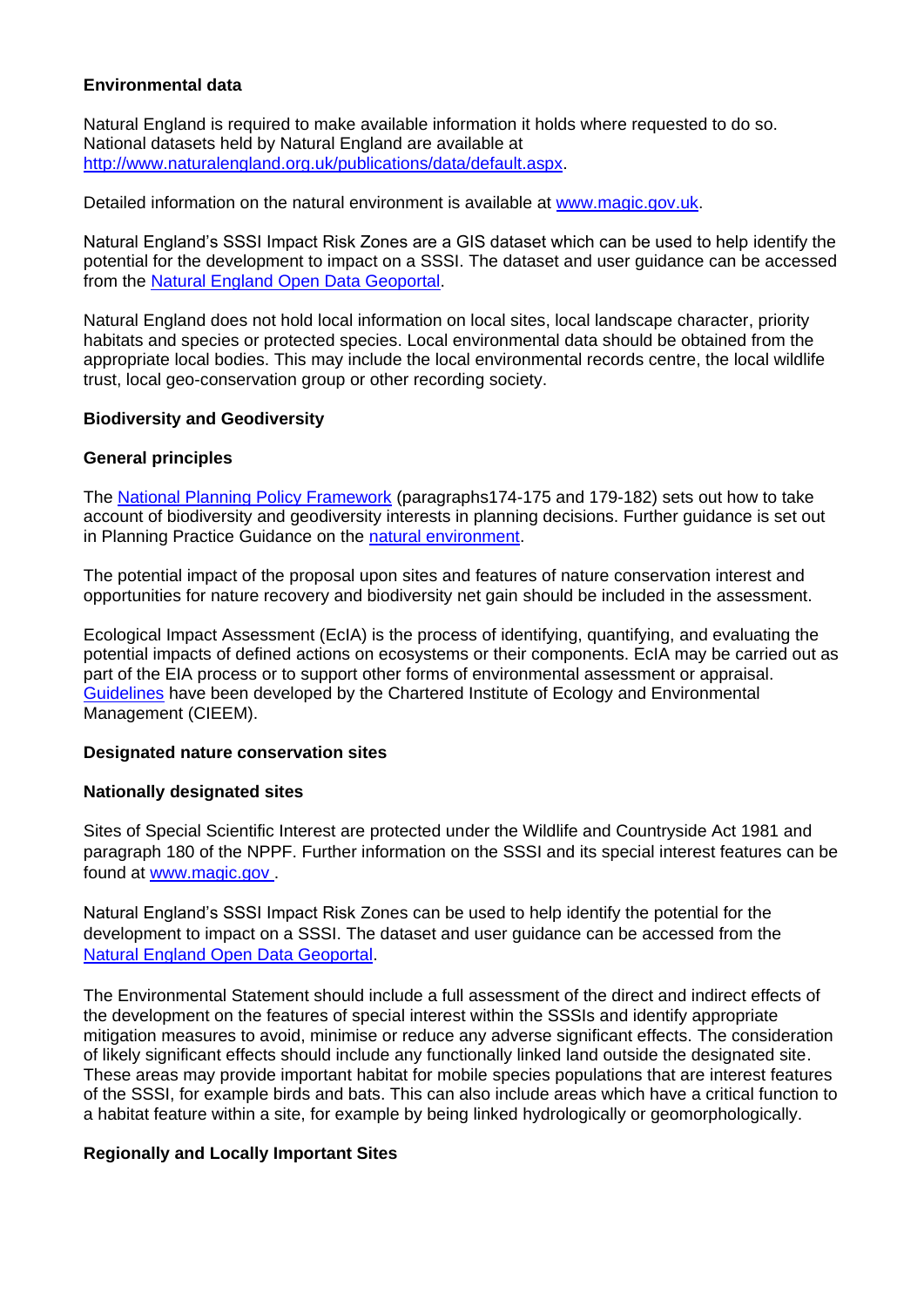The ES should consider any impacts upon local wildlife and geological sites, including local nature reserves. Local Sites are identified by the local wildlife trust, geoconservation group or other local group and protected under the NPPF (paragraph 174 and 175). The ES should set out proposals for mitigation of any impacts and if appropriate, compensation measures and opportunities for enhancement and improving connectivity with wider ecological networks. Contact the relevant local body for further information.

## **Protected Species**

The conservation of species protected under the Wildlife and Countryside Act 1981 and the Conservation of Habitats and Species Regulations 2017 is explained in Part IV and Annex A of Government Circular 06/2005 *[Biodiversity and Geological](https://www.gov.uk/government/publications/biodiversity-and-geological-conservation-circular-06-2005)  [Conservation: Statutory Obligations and their Impact within the Planning System](https://www.gov.uk/government/publications/biodiversity-and-geological-conservation-circular-06-2005)*.

The ES should assess the impact of all phases of the proposal on protected species (including, for example, great crested newts, reptiles, birds, water voles, badgers and bats). Natural England does not hold comprehensive information regarding the locations of species protected by law. Records of protected species should be obtained from appropriate local biological record centres, nature conservation organisations and local groups. Consideration should be given to the wider context of the site, for example in terms of habitat linkages and protected species populations in the wider area.

The area likely to be affected by the development should be thoroughly surveyed by competent ecologists at appropriate times of year for relevant species and the survey results, impact assessments and appropriate accompanying mitigation strategies included as part of the ES. Surveys should always be carried out in optimal survey time periods and to current guidance by suitably qualified and, where necessary, licensed, consultants.

Natural England are currently in discussions with the applicant, via our Discretionary Advice Service, regarding impacts to protected species. We aim to work with the applicant to ensure the development proposals will not harm protected species.

## **District Level Licensing for Great Crested Newts**

District level licensing (DLL) is a type of strategic mitigation licence for great crested newts (GCN) granted in certain areas at a local authority or wider scale. A [DLL scheme for GCN](https://www.gov.uk/government/publications/great-crested-newts-district-level-licensing-schemes) may be in place at the location of the development site. If a DLL scheme is in place, developers can make a financial contribution to strategic, off-site habitat compensation instead of applying for a separate licence or carrying out individual detailed surveys. By demonstrating that DLL will be used, impacts on GCN can be scoped out of detailed assessment in the Environmental Statement.

## **Priority Habitats and Species**

Priority Habitats and Species are of particular importance for nature conservation and included in the England Biodiversity List published under section 41 of the Natural Environment and Rural Communities Act 2006. Most priority habitats will be mapped either as Sites of Special Scientific Interest, on the Magic website or as Local Wildlife Sites. Lists of priority habitats and species can be found [here.](http://jncc.defra.gov.uk/page-5705) Natural England does not routinely hold species data. Such data should be collected when impacts on priority habitats or species are considered likely.

Consideration should also be given to the potential environmental value of brownfield sites, often found in urban areas and former industrial land. Sites can be checked against the (draft) national Open Mosaic Habitat (OMH) inventory published by Natural England and freely available to [download.](https://data.gov.uk/dataset/open-mosaic-habitat-draft1) Further information is also available [here.](https://www.buglife.org.uk/resources/habitat-hub/brownfield-hub/)

An appropriate level habitat survey should be carried out on the site, to identify any important habitats present. In addition, ornithological, botanical, and invertebrate surveys should be carried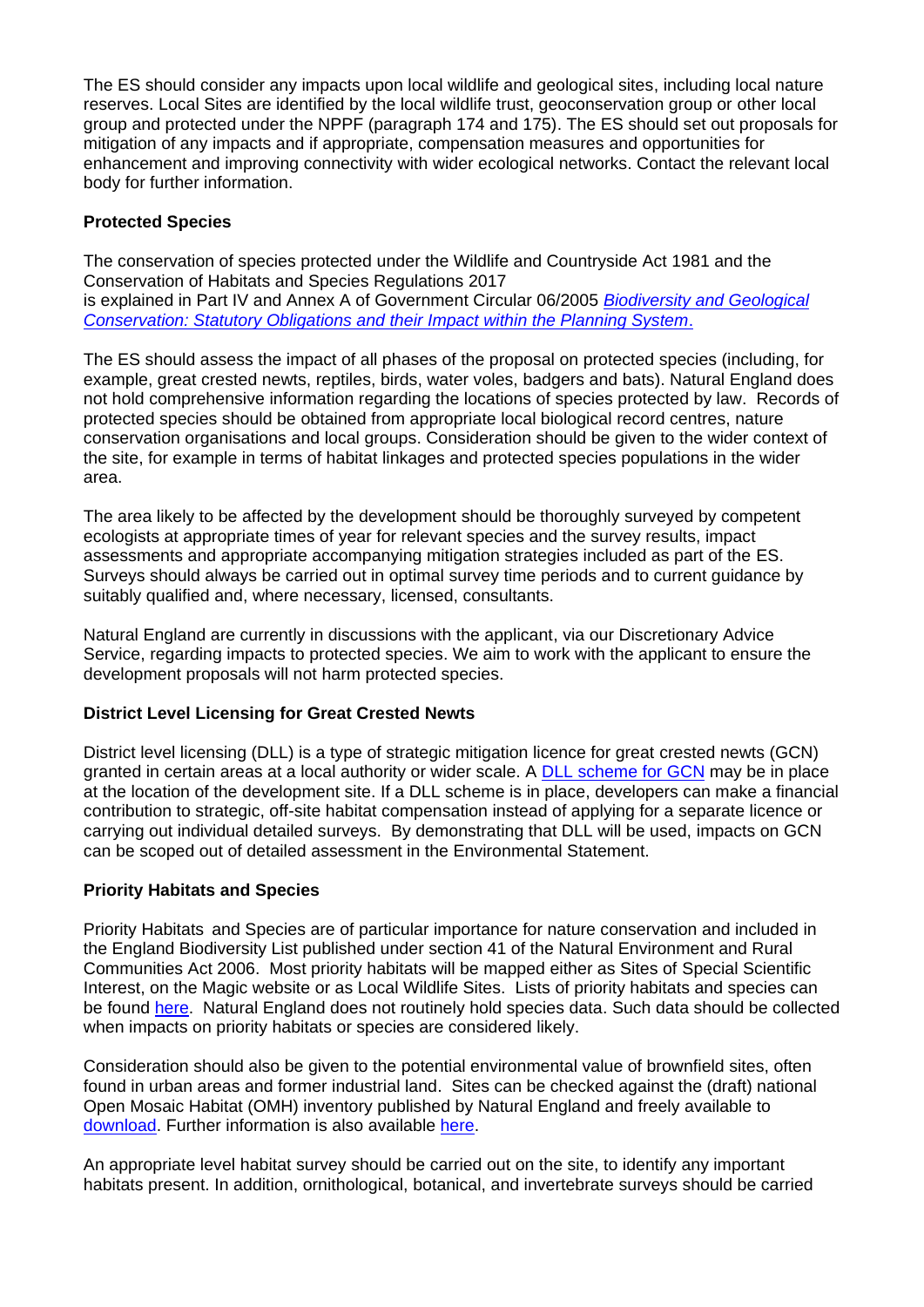out at appropriate times in the year, to establish whether any scarce or priority species are present.

The Environmental Statement should include details of:

- Any historical data for the site affected by the proposal (e.g. from previous surveys)
- Additional surveys carried out as part of this proposal
- The habitats and species present
- The status of these habitats and species (e.g. whether priority species or habitat)
- The direct and indirect effects of the development upon those habitats and species
- Full details of any mitigation or compensation measures
- Opportunities for biodiversity net gain or other environmental enhancement

## **Ancient Woodland, ancient and veteran trees**

The ES should assess the impacts of the proposal on any ancient woodland, ancient and veteran trees, and the scope to avoid and mitigate for adverse impacts. It should also consider opportunities for enhancement.

Natural England maintains the Ancient Woodland [Inventory](http://publications.naturalengland.org.uk/map?category=552039) which can help identify ancient woodland. The [wood pasture and parkland inventory](http://magic.gov.uk/MagicMap.aspx?chosenLayers=bapwoodIndex,backdropDIndex,backdropIndex,europeIndex,vmlBWIndex,25kBWIndex,50kBWIndex,250kBWIndex,miniscaleBWIndex,baseIndex&box=207763:417195:576753:592195&useDefaultbackgroundMapping=false) sets out information on wood pasture and parkland.

The [ancient tree inventory](http://www.ancient-tree-hunt.org.uk/) provides information on the location of ancient and veteran trees.

## **Biodiversity net gain**

Paragraph 174 of the NPPF states that decisions should contribute to and enhance the natural and local environment by minimising impacts on and providing net gains for biodiversity, including by establishing coherent ecological networks that are more resilient to current and future pressures.

Biodiversity Net Gain is additional to statutory requirements relating to designated nature conservation sites and protected species.

The ES should use an appropriate biodiversity metric such as [Biodiversity Metric 3.0](http://nepubprod.appspot.com/publication/6049804846366720) together with ecological advice to calculate the change in biodiversity resulting from proposed development and demonstrate how proposals can achieve a net gain.

The metric should be used to:

- assess or audit the biodiversity unit value of land within the application area
- calculate the losses and gains in biodiversity unit value resulting from proposed development
- demonstrate that the required percentage biodiversity net gain will be achieved

Biodiversity Net Gain outcomes can be achieved on site, off-site or through a combination of both. On-site provision should be considered first. Delivery should create or enhance habitats of equal or higher value. When delivering net gain, opportunities should be sought to link delivery to relevant plans or strategies e.g. Green Infrastructure Strategies or Local Nature Recovery Strategies.

Opportunities for wider environmental gains should also be considered.

## **Landscape**

## **Landscape and visual impacts**

The environmental assessment should refer to the relevant [National Character Areas.](http://www.naturalengland.org.uk/publications/nca/default.aspx) Character area profiles set out descriptions of each landscape area and statements of environmental opportunity.

The ES should include a full assessment of the potential impacts of the development on local landscape character using [landscape assessment methodologies.](https://www.gov.uk/guidance/landscape-and-seascape-character-assessments) We encourage the use of Landscape Character Assessment (LCA), based on the good practice guidelines produced jointly by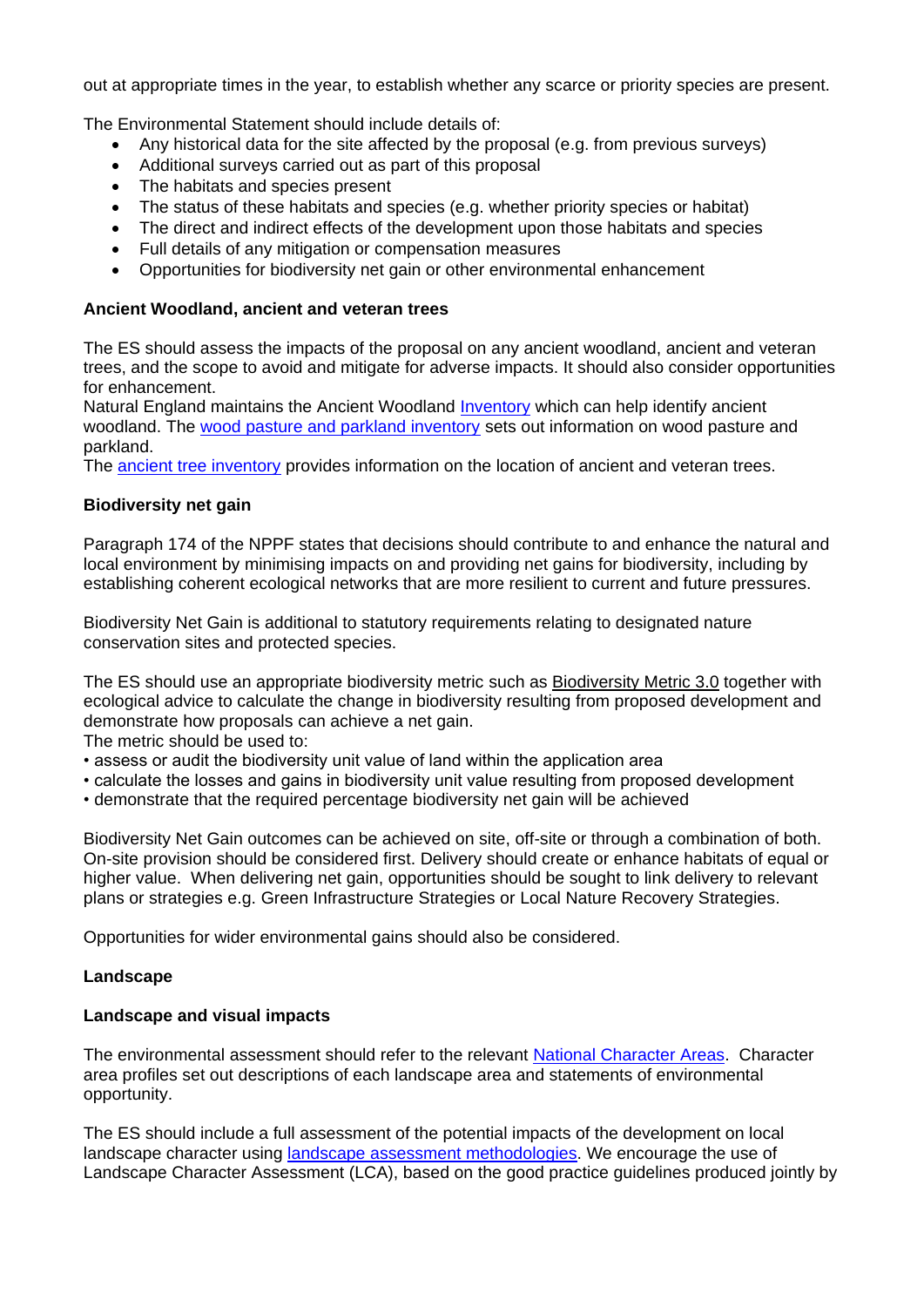the Landscape Institute and Institute of Environmental Assessment in 2013. LCA provides a sound basis for guiding, informing, and understanding the ability of any location to accommodate change and to make positive proposals for conserving, enhancing or regenerating character.

A landscape and visual impact assessment should also be carried out for the proposed development and surrounding area. Natural England recommends use of the methodology set out in *Guidelines for Landscape and Visual Impact Assessment 2013 (*(3rd edition) produced by the Landscape Institute and the Institute of Environmental Assessment and Management. For National Parks and AONBs, we advise that the assessment also includes effects on the 'special qualities' of the designated landscape, as set out in the statutory management plan for the area. These identify the particular landscape and related characteristics which underpin the natural beauty of the area and its designation status.

The assessment should also include the cumulative effect of the development with other relevant existing or proposed developments in the area. This should include an assessment of the impacts of other proposals currently at scoping stage.

To ensure high quality development that responds to and enhances local landscape character and distinctiveness, the siting and design of the proposed development should reflect local characteristics and, wherever possible, use local materials. Account should be taken of local design policies, design codes and guides as well as guidance in the [National Design Guide](https://www.gov.uk/government/publications/national-design-guide) and [National](https://www.gov.uk/government/publications/national-model-design-code)  [Model Design Code.](https://www.gov.uk/government/publications/national-model-design-code) The ES should set out the measures to be taken to ensure the development will deliver high standards of design and green infrastructure. It should also set out detail of layout alternatives, where appropriate, with a justification of the selected option in terms of landscape impact and benefit.

## **Heritage Landscapes**

The ES should include an assessment of the impacts on any land in the area affected by the development which qualifies for conditional exemption from capital taxes on the grounds of outstanding scenic, scientific, or historic interest. An up-to-date list is available at [www.hmrc.gov.uk/heritage/lbsearch.htm.](http://www.hmrc.gov.uk/heritage/lbsearch.htm)

#### **Connecting People with nature**

The ES should consider potential impacts on access land, common land, public rights of way and, where appropriate, the England Coast Path and coastal access routes and coastal margin in the vicinity of the development, in line with NPPF paragraph 100. It should assess the scope to mitigate for any adverse impacts. Rights of Way Improvement Plans (ROWIP) can be used to identify public rights of way within or adjacent to the proposed site that should be maintained or enhanced.

Measures to help people to better access the countryside for quiet enjoyment and opportunities to connect with nature should be considered. Such measures could include reinstating existing footpaths or the creation of new footpaths, cycleways, and bridleways. Links to other green networks and, where appropriate, urban fringe areas should also be explored to help promote the creation of wider green infrastructure. Access to nature within the development site should also be considered, including the role that natural links have in connecting habitats and providing potential pathways for movements of species.

Relevant aspects of local authority green infrastructure strategies should be incorporated where appropriate.

## **Soils and Agricultural Land Quality**

Soils are a valuable, finite natural resource and should also be considered for the ecosystem services they provide, including for food production, water storage and flood mitigation, as a carbon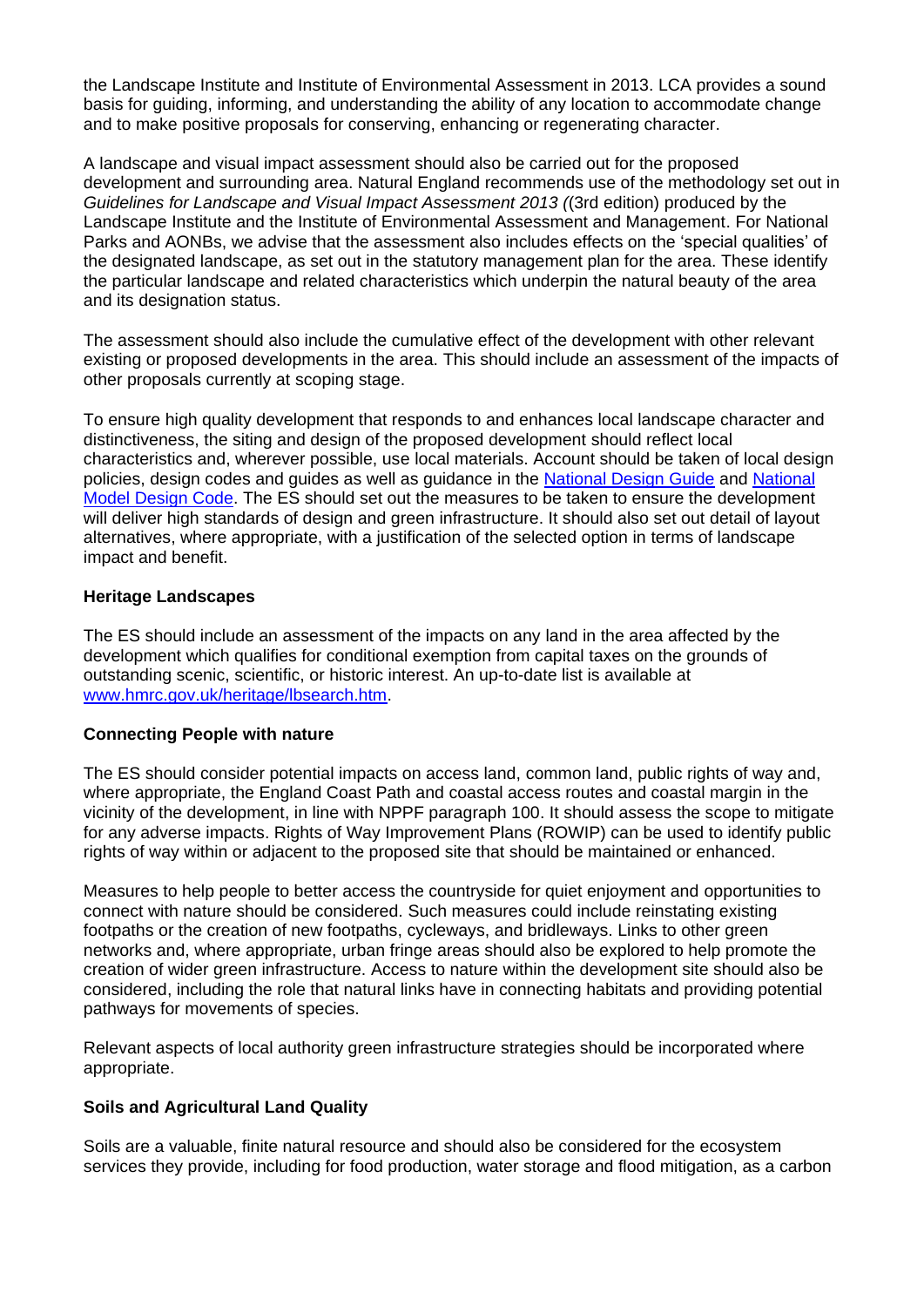store, reservoir of biodiversity and buffer against pollution. It is therefore important that the soil resources are protected and sustainably managed. Impacts from the development on soils and best and most versatile (BMV) agricultural land should be considered in line with paragraphs 174 and 175 of the NPPF. Further guidance is set out in the Natural England [Guide to assessing](https://www.gov.uk/government/publications/agricultural-land-assess-proposals-for-development/guide-to-assessing-development-proposals-on-agricultural-land#surveys-to-support-your-decision)  [development proposals on agricultural land.](https://www.gov.uk/government/publications/agricultural-land-assess-proposals-for-development/guide-to-assessing-development-proposals-on-agricultural-land#surveys-to-support-your-decision)

As set out in paragraph 211 of the NPPF, new sites or extensions to sites for peat extraction should not be granted planning permission.

The following issues should be considered and, where appropriate, included as part of the Environmental Statement (ES):

- The degree to which soils would be disturbed or damaged as part of the development
- The extent to which agricultural land would be disturbed or lost as part of this development, including whether any best and most versatile (BMV) agricultural land would be impacted.

This may require a detailed Agricultural Land Classification (ALC) survey if one is not already available. For information on the availability of existing ALC information see [www.magic.gov.uk.](http://www.magic.gov.uk/)

- Where an ALC and soil survey of the land is required, this should normally be at a detailed level, e.g. one auger boring per hectare, (or more detailed for a small site) supported by pits dug in each main soil type to confirm the physical characteristics of the full depth of the soil resource, i.e. 1.2 metres. The survey data can inform suitable soil handling methods and appropriate reuse of the soil resource where required (e.g. agricultural reinstatement, habitat creation, landscaping, allotments and public open space).
- The ES should set out details of how any adverse impacts on BMV agricultural land can be minimised through site design/masterplan.
- The ES should set out details of how any adverse impacts on soils can be avoided or minimised and demonstrate how soils will be sustainably used and managed, including consideration in site design and master planning, and areas for green infrastructure or biodiversity net gain. The aim will be to minimise soil handling and maximise the sustainable use and management of the available soil to achieve successful after-uses and minimise offsite impacts.

Further information is available in the [Defra Construction Code of Practice for the Sustainable Use](http://www.defra.gov.uk/publications/2011/03/27/construction-cop-soil-pb13298)  [of Soil on Development Sites](http://www.defra.gov.uk/publications/2011/03/27/construction-cop-soil-pb13298) and The British Society of Soil Science Guidance Note Benefitting from Soil Management in [Development and Construction.](https://soils.org.uk/wp-content/uploads/2021/03/WWS3-Benefitting-from-Soil-Management-in-Development-and-Construction.pdf)

# **Air Quality**

Air quality in the UK has improved over recent decades but air pollution remains a significant issue. For example, approximately 85% of protected nature conservation sites are currently in exceedance of nitrogen levels where harm is expected (critical load) and approximately 87% of sites exceed the level of ammonia where harm is expected for lower plants (critical level of 1µg) [1].A priority action in the England Biodiversity Strategy is to reduce air pollution impacts on biodiversity. The Government's Clean Air Strategy also has a number of targets to reduce emissions including to reduce damaging deposition of reactive forms of nitrogen by 17% over England's protected priority sensitive habitats by 2030, to reduce emissions of ammonia against the 2005 baseline by 16% by 2030 and to reduce emissions of NOx and  $SO<sub>2</sub>$  against a 2005 baseline of 73% and 88% respectively by 2030. Shared Nitrogen Action Plans (SNAPs) have also been identified as a tool to reduce environmental damage from air pollution.

<sup>[1]</sup> [Report: Trends Report 2020: Trends in critical load and critical level exceedances in the UK -](https://uk-air.defra.gov.uk/library/reports?report_id=1001) Defra, UK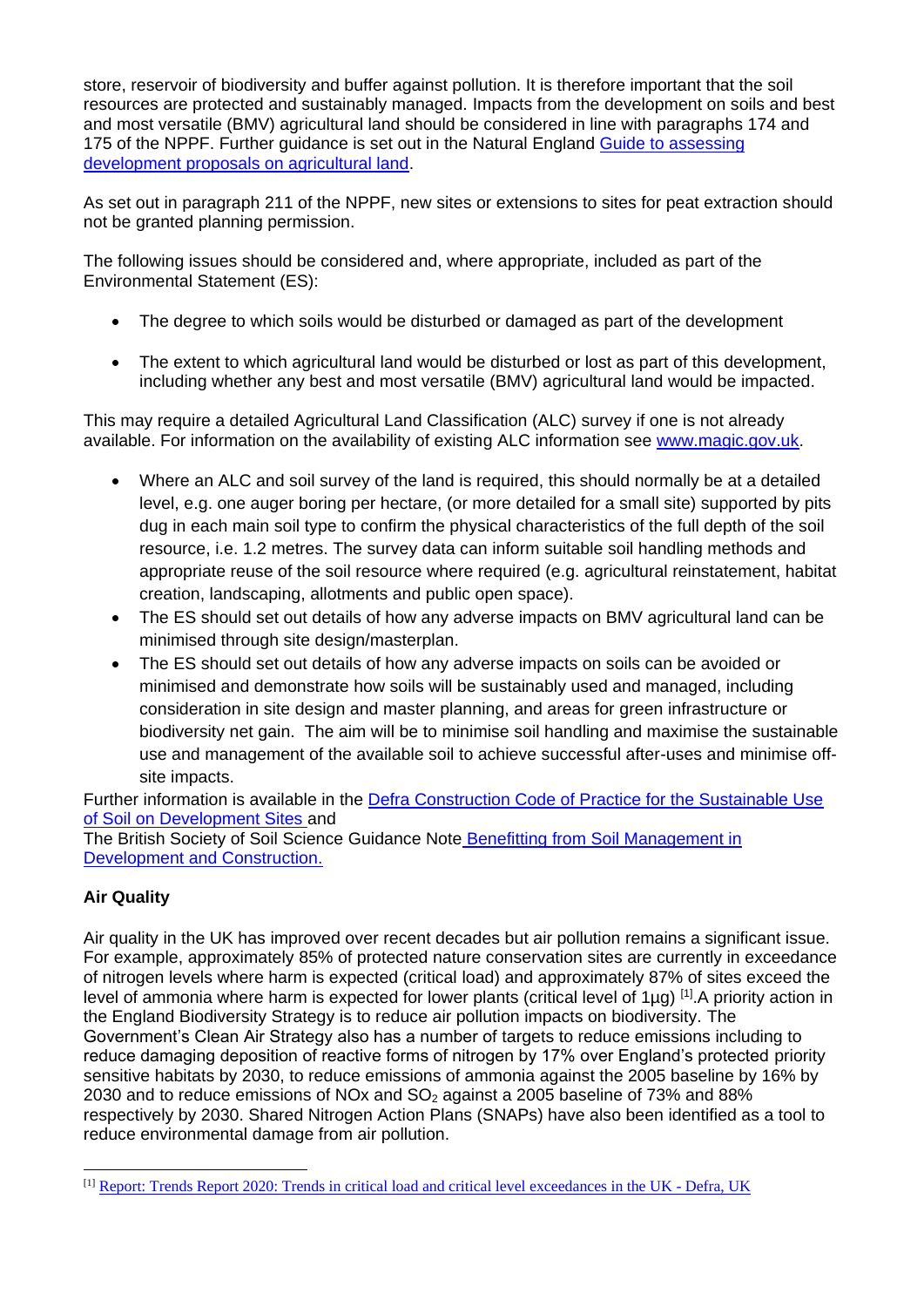The planning system plays a key role in determining the location of developments which may give rise to pollution, either directly, or from traffic generation, and hence planning decisions can have a significant impact on the quality of air, water and land. The ES should take account of the risks of air pollution and how these can be managed or reduced. This should include taking account of any strategic solutions or SNAPs, which may be being developed or implemented to mitigate the impacts on air quality. Further information on air pollution impacts and the sensitivity of different habitats/designated sites can be found on the Air Pollution Information System [\(www.apis.ac.uk\)](http://www.apis.ac.uk/).

Information on air pollution modelling, screening and assessment can be found on the following websites:

- SCAIL Combustion and SCAIL Agriculture <http://www.scail.ceh.ac.uk/>
- Ammonia assessment for agricultural development [https://www.gov.uk/guidance/intensive](https://eur03.safelinks.protection.outlook.com/?url=https%3A%2F%2Fwww.gov.uk%2Fguidance%2Fintensive-farming-risk-assessment-for-your-environmental-permit&data=04%7C01%7CJoanna.Russell%40naturalengland.org.uk%7C2121ae01d302430b3caf08d9947f7efa%7C770a245002274c6290c74e38537f1102%7C0%7C0%7C637704097572253866%7CUnknown%7CTWFpbGZsb3d8eyJWIjoiMC4wLjAwMDAiLCJQIjoiV2luMzIiLCJBTiI6Ik1haWwiLCJXVCI6Mn0%3D%7C1000&sdata=uoU4RGWL5ebnWYHPrBw0Vleurw%2ByJktOo8H%2B8M2fUfE%3D&reserved=0)[farming-risk-assessment-for-your-environmental-permit](https://eur03.safelinks.protection.outlook.com/?url=https%3A%2F%2Fwww.gov.uk%2Fguidance%2Fintensive-farming-risk-assessment-for-your-environmental-permit&data=04%7C01%7CJoanna.Russell%40naturalengland.org.uk%7C2121ae01d302430b3caf08d9947f7efa%7C770a245002274c6290c74e38537f1102%7C0%7C0%7C637704097572253866%7CUnknown%7CTWFpbGZsb3d8eyJWIjoiMC4wLjAwMDAiLCJQIjoiV2luMzIiLCJBTiI6Ik1haWwiLCJXVCI6Mn0%3D%7C1000&sdata=uoU4RGWL5ebnWYHPrBw0Vleurw%2ByJktOo8H%2B8M2fUfE%3D&reserved=0)
- Environment Agency Screening Tool for industrial emissions [https://www.gov.uk/guidance/air](https://www.gov.uk/guidance/air-emissions-risk-assessment-for-your-environmental-permit)[emissions-risk-assessment-for-your-environmental-permit](https://www.gov.uk/guidance/air-emissions-risk-assessment-for-your-environmental-permit)
- Defra Local Air Quality Management Area Tool (Industrial Emission Screening Tool) England <http://www.airqualityengland.co.uk/laqm>

## **Water Quality**

The planning system plays a key role in determining the location of developments which may give rise to water pollution, and hence planning decisions can have a significant impact on water quality, and land. The assessment should take account of the risks of water pollution and how these can be managed or reduced.

## **Climate Change**

The ES should identify how the development affects the ability of the natural environment (including habitats, species, and natural processes) to adapt to climate change, including its ability to provide adaptation for people. This should include impacts on the vulnerability or resilience of a natural feature (i.e. what's already there and affected) as well as impacts on how the environment can accommodate change for both nature and people, for example whether the development affects species ability to move and adapt. Nature-based solutions, such as providing green infrastructure on-site and in the surrounding area (e.g. to adapt to flooding, drought and heatwave events), habitat creation and peatland restoration, should be considered. The ES should set out the measures that will be adopted to address impacts.

Further information is available from the [Committee on Climate Change's](https://www.theccc.org.uk/) (CCC) Independent [Assessment of UK Climate Risk,](https://www.theccc.org.uk/publication/independent-assessment-of-uk-climate-risk/) the [National Adaptation Programme](https://www.gov.uk/government/publications/climate-change-second-national-adaptation-programme-2018-to-2023) (NAP), the Climate Change [Impacts Report Cards](https://nerc.ukri.org/research/partnerships/ride/lwec/report-cards/biodiversity/) (biodiversity, infrastructure, water etc.) and the [UKCP18 climate projections.](https://ukclimateprojections-ui.metoffice.gov.uk/ui/home)

The Natural England and RSPB [Climate Change Adaptation Manual](http://publications.naturalengland.org.uk/publication/5679197848862720) (2020) provides extensive information on climate change impacts and adaptation for the natural environment and adaptation focussed nature-based solutions for people. It includes the Landscape Scale Climate Change Assessment Method that can help assess impacts and vulnerabilities on natural environment features and identify adaptation actions. Natural England's Nature Networks [Evidence Handbook](http://publications.naturalengland.org.uk/publication/6105140258144256) (2020) also provides extensive information on planning and delivering nature networks for people and biodiversity.

The ES should also identify how the development impacts the natural environment's ability to store and sequester greenhouse gases, in relation to climate change mitigation and the natural environment's contribution to achieving net zero by 2050. Natural England's [Carbon Storage and](http://publications.naturalengland.org.uk/publication/5419124441481216)  [Sequestration by Habitat report](http://publications.naturalengland.org.uk/publication/5419124441481216) (2021) and the British Ecological Society's nature-based solutions [report](https://www.britishecologicalsociety.org/policy/nature-based-solutions/read-the-report/) (2021) provide further information.